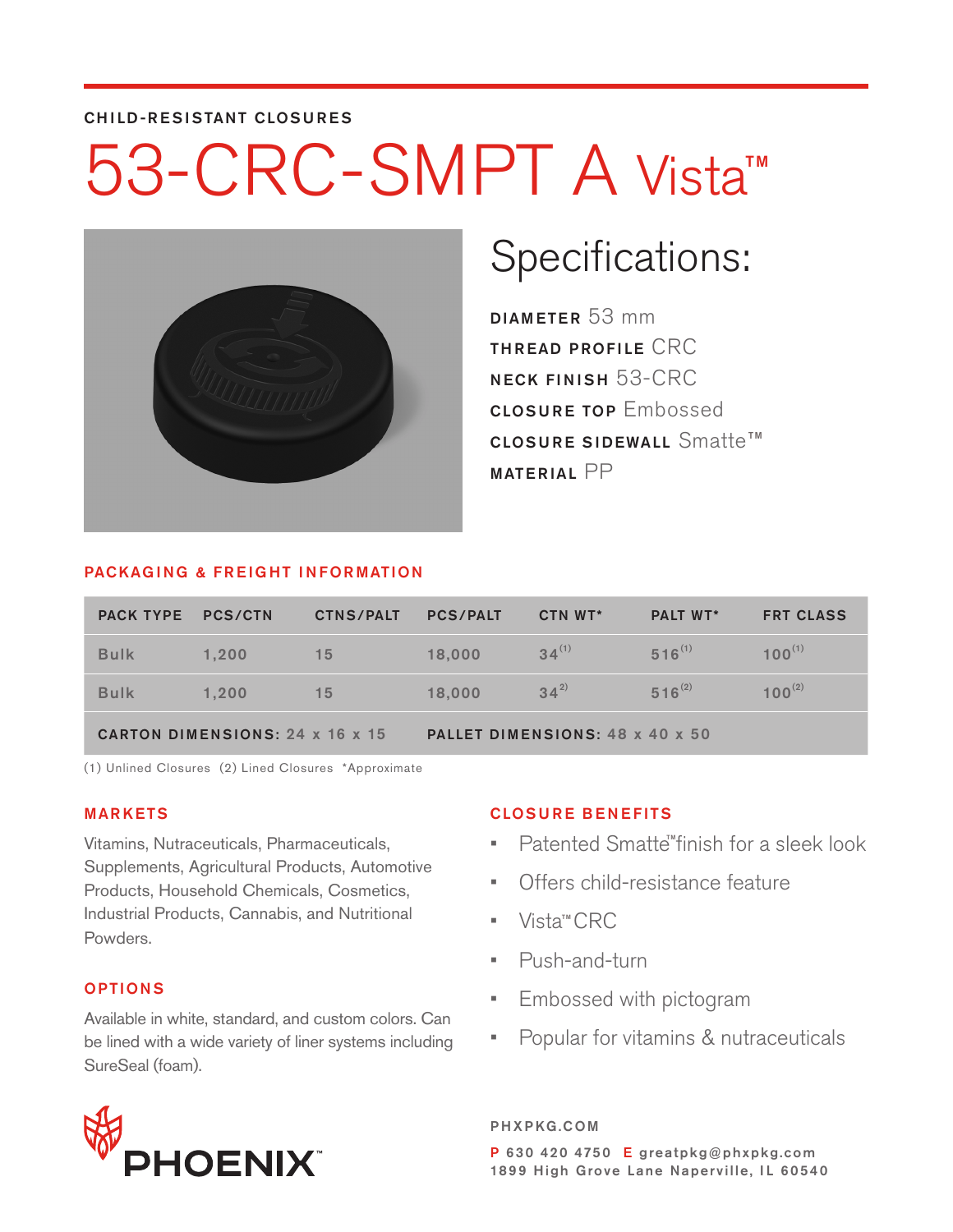#### CHILD-RESISTANT CLOSURES

# 53-CRC-SMPT A Vista™



| NOTES: (UNLESS OTHERWISE SPECIFIED)<br>1. ALL DIMENSIONS ARE IN INCHES.<br>2. SEE CHART FOR DIMENSIONAL TOLERANCE. |     |                   |              | 04.09.19 Reduce Outer Diameter                                                |            |
|--------------------------------------------------------------------------------------------------------------------|-----|-------------------|--------------|-------------------------------------------------------------------------------|------------|
|                                                                                                                    |     | DATE              |              | <b>DESCRIPTION</b>                                                            |            |
| THIS OR FACSIMILE THEREOF IS THE EXCLUSIVE PROPERTY OF                                                             |     | <b>TOLERANCE</b>  |              | $ $ PITCH/TPI 167<br><b>TURNS</b><br>MAT'L<br>$356^\circ$<br>PP<br>$\epsilon$ |            |
| PHOENIX AND MAY NOT BE REPRODUCED WITHOUT THE<br>EXPRESSED WRITTEN CONSENT OF PHOENIX. SOME OR ALL OF              |     | ±0.1              | <b>DRAWN</b> | $PATE$ 06.29.16 SCALE<br><b>DMN</b><br>$3 \cdot 2$                            | <b>REV</b> |
| THE ITEMS DEPICTED ON THIS DRAWING MAY BE COVERED BY                                                               | .XX | $\pm 0.02$        |              | 53 - CRC - SMPT                                                               |            |
| <b>CURRENT PATENTS OR PATENTS APPLIED FOR BY PHOENIX.</b>                                                          |     | $XXX$ $\pm$ 0.010 |              |                                                                               |            |



PHXPKG.COM

P 630 420 4750 E greatpkg@phxpkg.com 1899 High Grove Lane Naperville, IL 60540